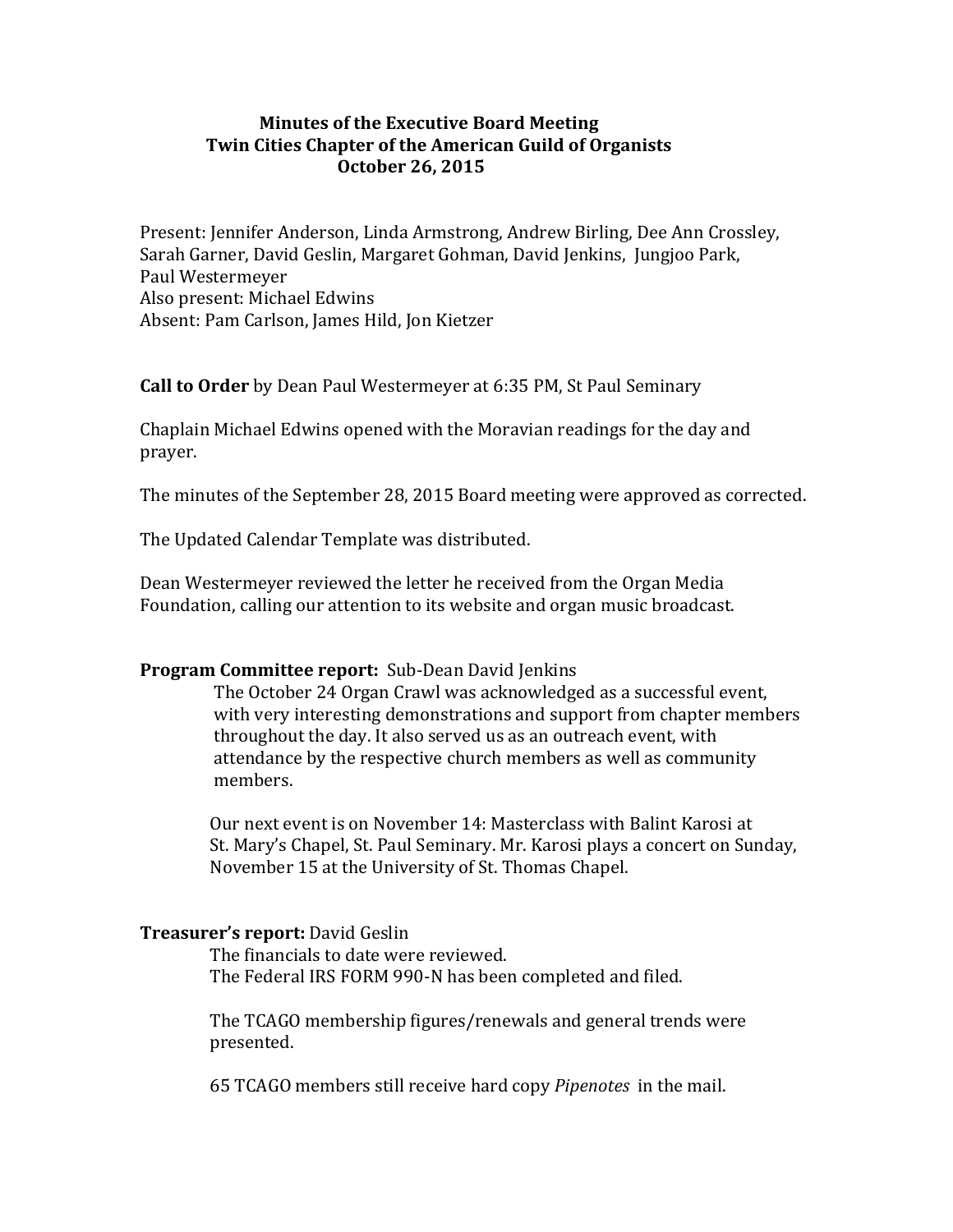A discussion followed about a possible narrative version of the treasurer's report, as a way of informing members about our programs, scholarships and contributions. It was agreed to continue discussion at our November Board meeting when Pam Carlson, who initially brought up the subject, will be present.

The question of the availability of past Treasurer's reports was addressed. At present there is no procedure in place to archive the reports outside the Treasurer's computer.

# **Nominations/elections Task Force report:** Dee Ann Crossley

(Other Task Force members: Andrew Birling, Jim Callahan, Laura Edman)

"The Calendar for Nominating Committee and Elections" and "Guidelines" for Nominating Committee" were presented. One addition and one change of wording were implemented. \*\* The two documents are appended to these minutes.

A lengthy discussion followed about the feasibility of a simple slate of officers/members at large (i.e. one candidate for each position) vs. two or more candidates for each position. This would require an amendment to our Operating Procedures. The topic may be addressed at a future Board meeting. Several ideas were offered as to how to encourage our members to volunteer for governing and committee positions (e.g. through a survey).

Dean Westermeyer asked that the Board give him suggestions in the next weeks for a Nominating Committee chair.

Chaplain Edwins extended an invitation to Mt. Olive Lutheran Church for our June 27 potluck. We appreciatively accepted and put the date on the calendar.

## **Next Meeting: Monday, November 23, 6:30 PM, St. Paul Seminary**

The meeting was adjourned at 8:30. Respectfully submitted, Dee Ann Crossley, secretary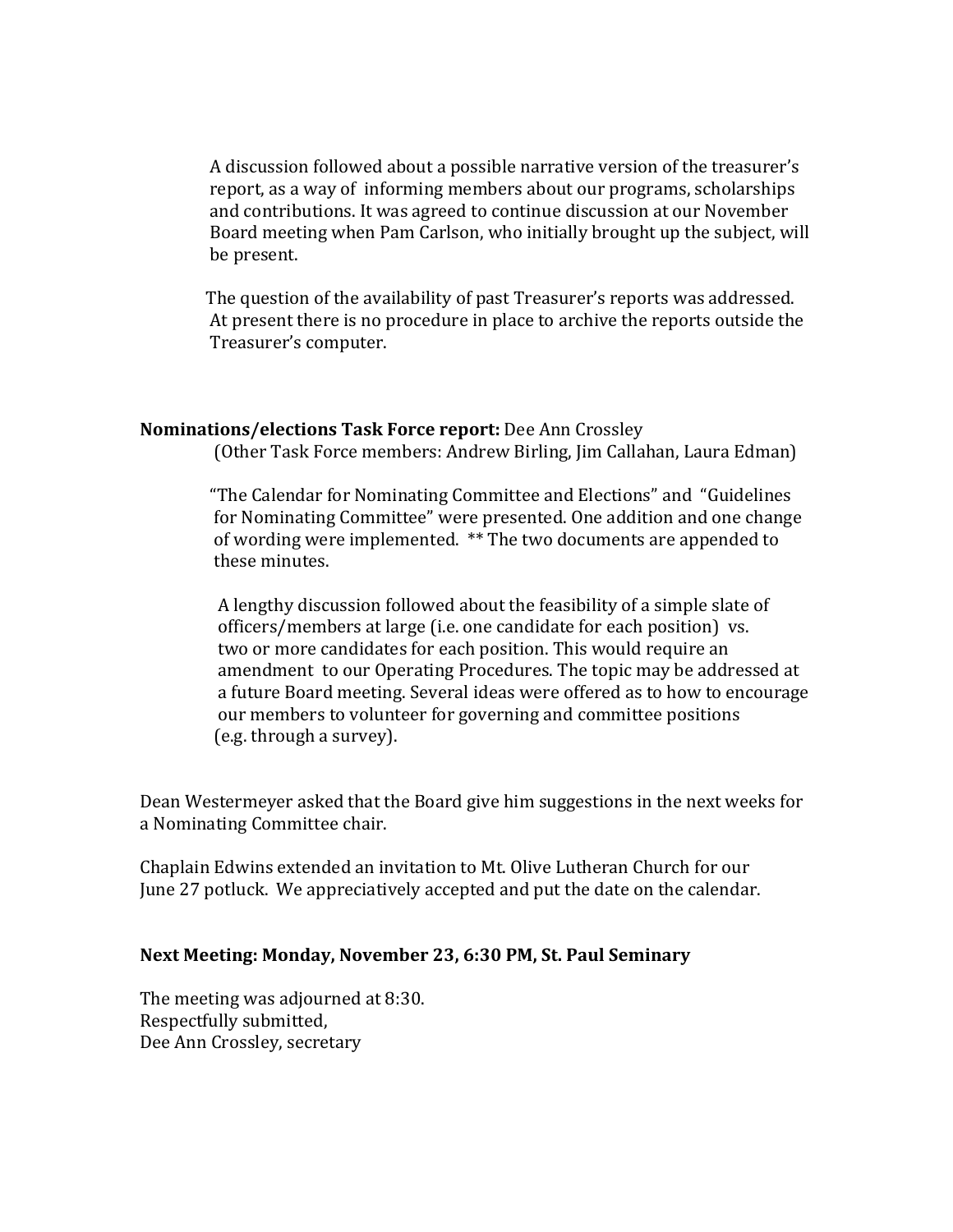## \*\* **Solution Calendar for Nominating Committee and Elections**

- 1. **NOVEMBER:** Dean appoints chair of Nominating Committee, to be approved at the November Board meeting
- 2. By **JANUARY 31:** Nominating Committee chair forms committee and sends list of committee members to Dean. Chair submits list of Nominating Committee members for publication in **March** *Pipenotes*
- 3. **FEBRUARY 1 to MARCH15**: Nominating Committee contacts members as to their willingness to be on the election ballot. Chair compiles bios and candidates' goals statements. Slate is sent to the Dean for presentation at the **MARCH** Board meeting. (Note: per Operating Procedures, the Board does not "approve" the slate.)
- 4. **APRIL** *Pipenotes*: slate is published (submitted by chair of the Nominating Committee)
- 5. first week of **APRIL**: Ballots are sent out (responsibility of the Secretary)
- 6. By **MAY 1**: Election returns counted by an independent auditor (responsibility of the Registrar)
- 7. **JUNE** *Pipenotes*: Election results published (submitted by the Dean or chair of the Nominating Committee)

See TCAGO website: About/Chapter Governance/ Operating Procedures Section VI (Election Procedures) 

## **Guidelines for Nominating Committee**

- 1. \*See TCAGO website: About/Chapter Governance/ Operating Procedures Section IV 2-5 and Section VI (Election Procedures)
- 2. Make sure prospective candidates are members of the TCAGO. (Check with Registrar.) Consider how they have participated in TCAGO programs/events